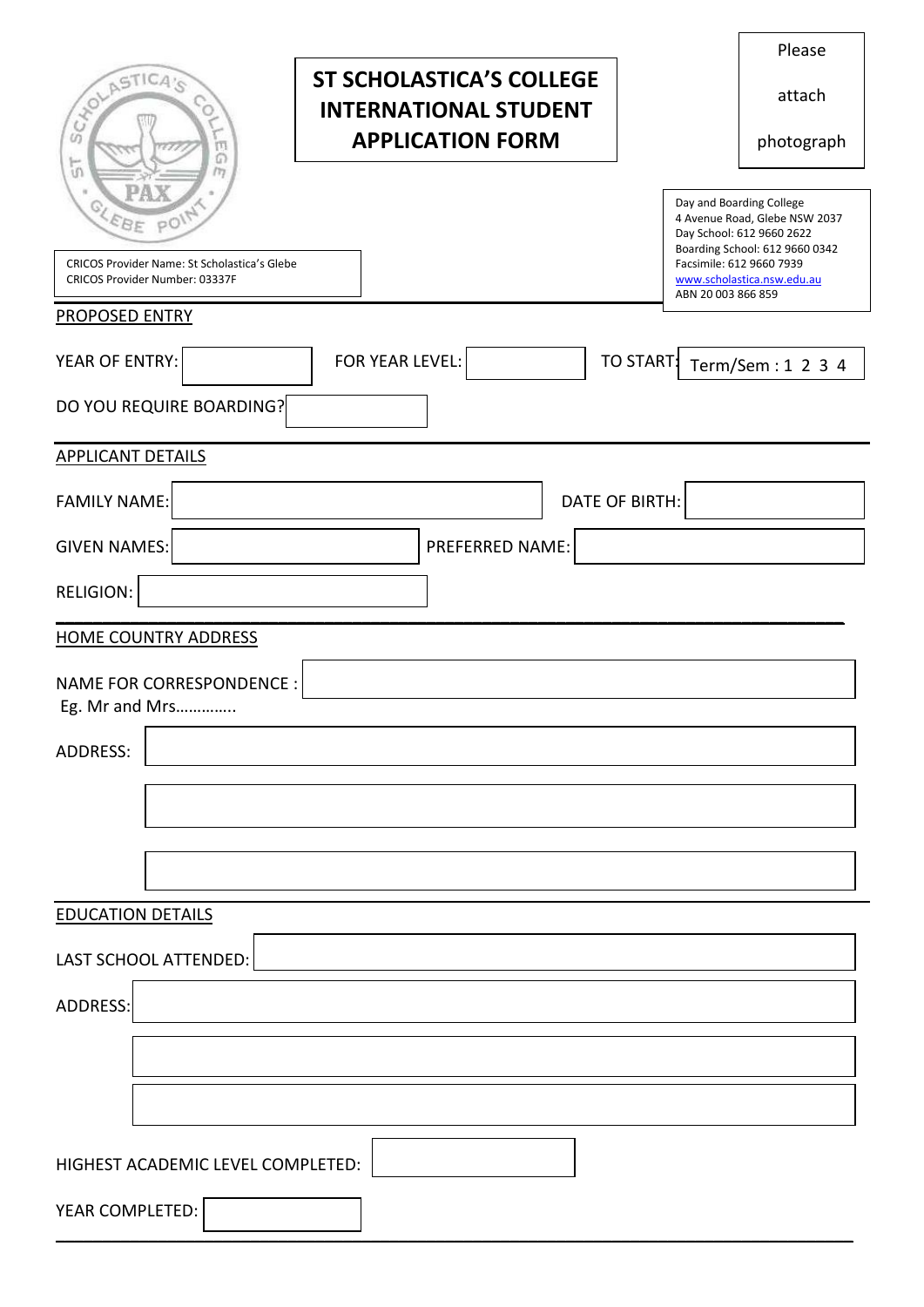

| <b>VISA DETAILS</b>                                                                                                                                   |
|-------------------------------------------------------------------------------------------------------------------------------------------------------|
| <b>COUNTRY OF BIRTH:</b><br>NATIONALITY ON PASSPORT:                                                                                                  |
| <b>EXPIRY DATE:</b><br><b>PASSPORT NUMBER:</b>                                                                                                        |
| DO YOU HAVE A CURRENT AUSTRALIAN VISA ?<br>(If YES please include a copy)                                                                             |
| LODGEMENT OF VISA APPLICATION<br>At which Australian Diplomatic Mission will you lodge the student visa application?                                  |
| COUNTRY:<br>CITY:                                                                                                                                     |
| <b>MEDICAL DETAILS</b>                                                                                                                                |
| Has the student previously been diagnosed with any medical condition that a medical practitioner should<br>be made aware of if treatment is required? |
| If YES please provide details:                                                                                                                        |
|                                                                                                                                                       |
| DO YOU HAVE OSHC?<br>IF YES: Fund Name:<br>YES/NO                                                                                                     |
| Membership Number:<br><b>Expiry Date:</b>                                                                                                             |
| <b>PARENT DETAILS</b>                                                                                                                                 |
| <u>FATHER</u><br><b>FAMILY NAME:</b><br><b>GIVEN NAME:</b>                                                                                            |
| <b>MOBILE PHONE:</b><br>TELEPHONE:                                                                                                                    |
| Email:                                                                                                                                                |
| <b>MOTHER</b>                                                                                                                                         |
| <b>FAMILY NAME:</b><br><b>GIVEN NAME:</b>                                                                                                             |
| TELEPHONE:<br><b>MOBILE PHONE:</b>                                                                                                                    |
| Email:                                                                                                                                                |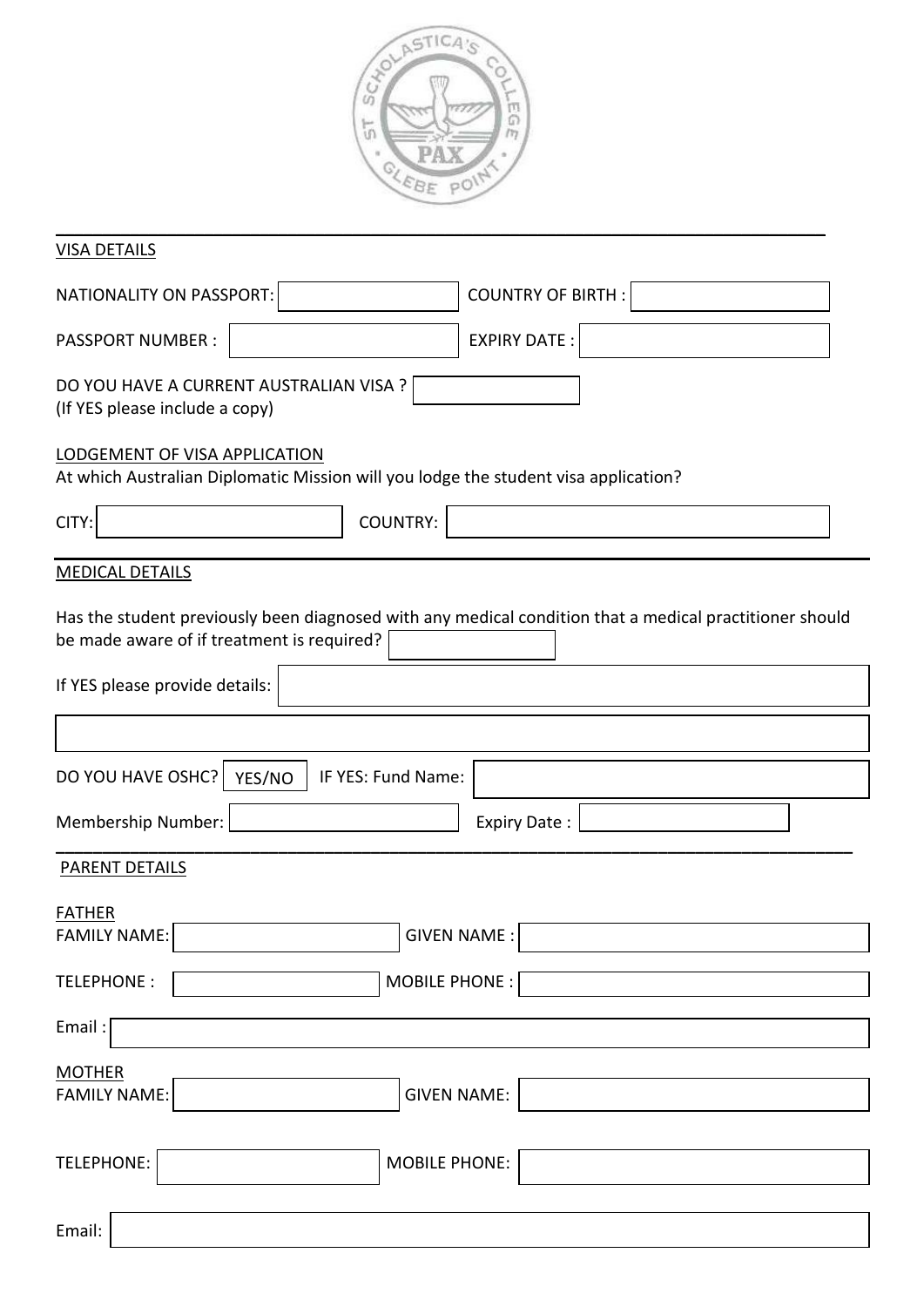

**\_\_\_\_\_\_\_\_\_\_\_\_\_\_\_\_\_\_\_\_\_\_\_\_\_\_\_\_\_\_\_\_\_\_\_\_\_\_\_\_\_\_\_\_\_\_\_\_\_\_\_\_\_\_\_\_\_\_\_\_\_\_\_\_\_\_\_\_\_\_\_\_\_\_\_\_\_\_\_\_\_\_\_\_\_\_**

## WELFARE AND ACCOMMODATION ARRANGEMENTS

Please fill in **FORM A** in the student is living with a parent/s.

### **SECTION A**

Parents must nominate a guardian who is a relative, living in NSW, and who will act for them in matters relating to the welfare and progress of their child.

| NAME OF GUARDIAN: Mr/Mrs/Ms     |        |
|---------------------------------|--------|
| <b>RELATIONSHIP TO STUDENT:</b> |        |
| ADDRESS :                       |        |
|                                 |        |
| TELEPHONE: (HOME)               | (WORK) |
| MOBILE:                         |        |
| Email:                          |        |

### SECTION B

If there is no suitable relative, then the parents must nominate a carer who is approved by the College. You must have completed **FORM B**.

**\_\_\_\_\_\_\_\_\_\_\_\_\_\_\_\_\_\_\_\_\_\_\_\_\_\_\_\_\_\_\_\_\_\_\_\_\_\_\_\_\_\_\_\_\_\_\_\_\_\_\_\_\_\_\_\_\_\_\_\_\_\_\_\_\_\_\_\_\_\_\_\_\_\_\_\_\_\_\_\_\_\_\_\_\_\_\_**

If, at any time, the student will not be living with their guardian/carer, FORM C must be completed.

Students over the age of 18 must supply a residential address in Sydney.

ADDRESS :

Preferred Mailing Address for Correspondence relating to the application: (Please tick)

Parents  $\Box$  Guardian  $\Box$  Agent  $\Box$